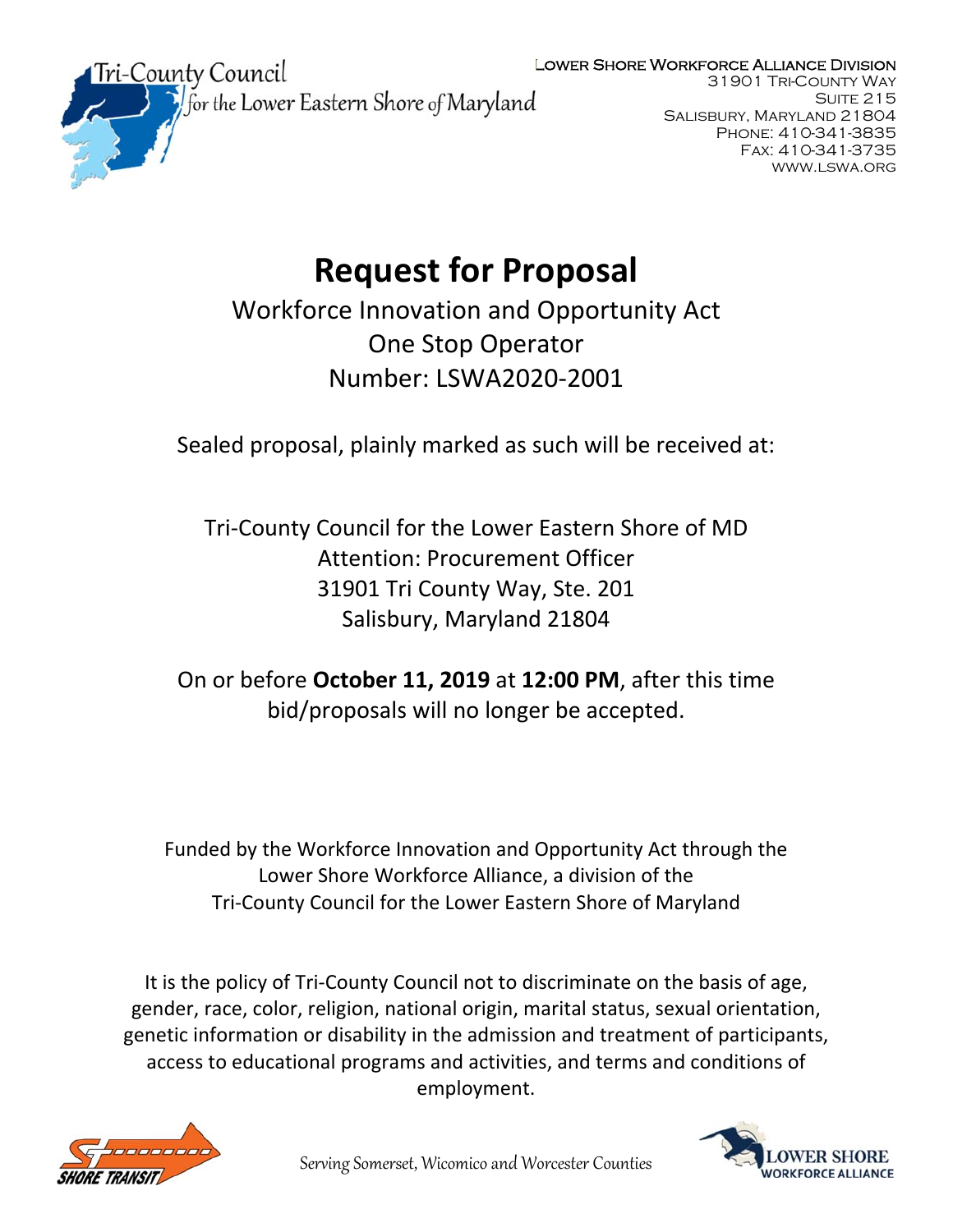# **REQUEST FOR PROPOSAL**

**Workforce Innovation and Opportunity Act ONE STOP OPERATOR**

2019 ‐ 2021

Lower Shore Workforce Development Board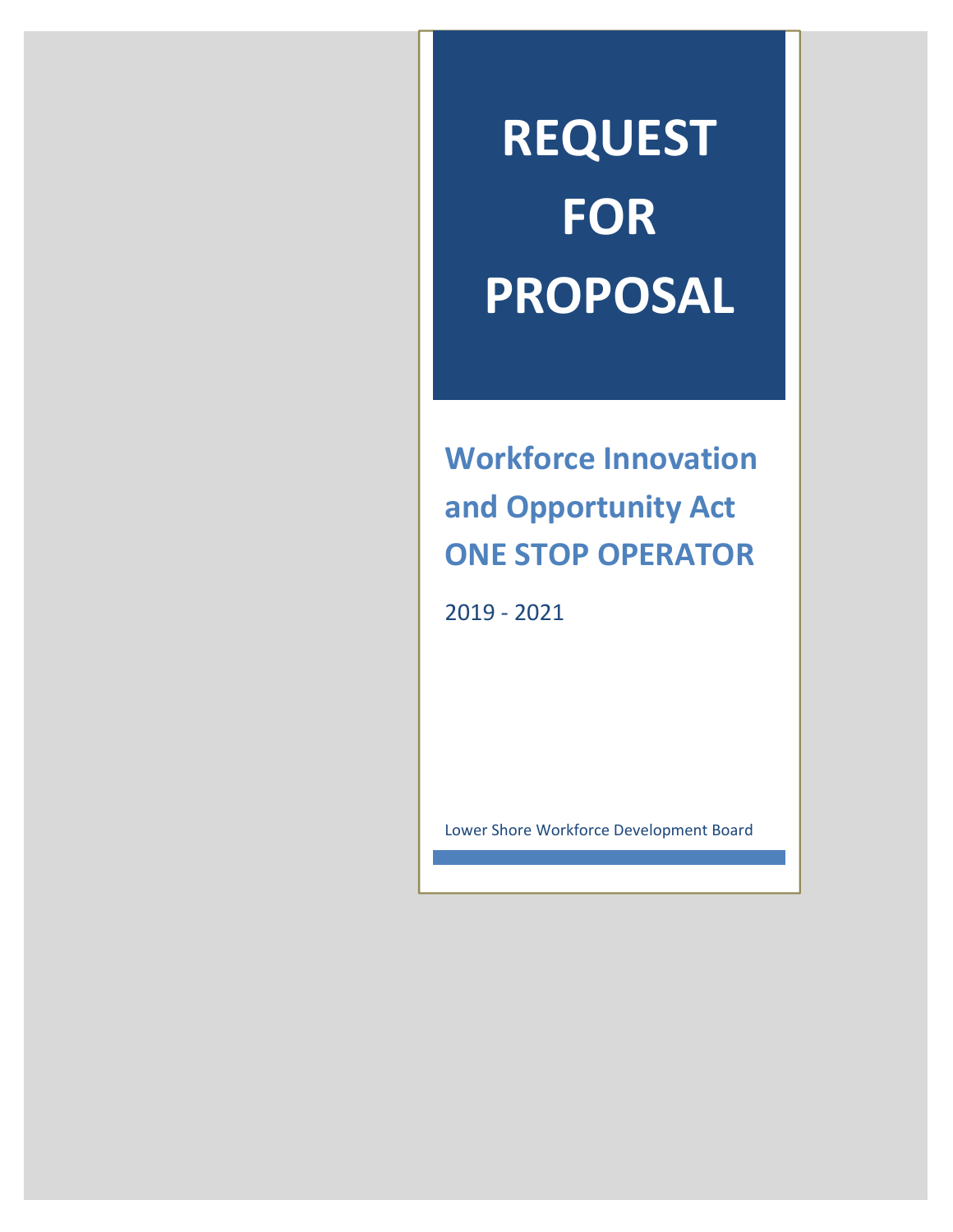#### **BACKGROUND**

The Workforce Innovation and Opportunity Act (WIOA) was signed into law on July 22, 2014 and became effective July 1, 2015. WIOA supersedes the Workforce Investment Act of 1998 and amends the Adult Education and Family Literacy Act, the Wagner‐Peyser Act, and the Rehabilitation Act of 1973. WIOA is designed to help both job seekers and businesses. WIOA addresses the needs of job seekers by establishing a workforce system that helps them access employment, education, training and support services to succeed in the labor market. WIOA addresses employer needs by matching them to the skilled workers they need to compete in the global economy.

Section 121(d) of WIOA requires that each Local Workforce Development Board designate a One Stop Operator whose role is to, at a minimum, coordinate the service delivery of required one stop partners and service providers.

#### **LOCAL WORKFORCE DEVELOPMENT AREA**

The Lower Shore is a designated Local Workforce Development Area (LWDA) under the Workforce Innovation and Opportunity Act (WIOA) of 2014. The Lower Shore Workforce Alliance (LSWA), a division of the Tri-County Council (TCC) for the Lower Eastern Shore of Maryland, has assumed the primary obligation for implementing and coordinating WIOA funded training and employment programs for Somerset, Worcester, and Wicomico counties. LSWA, under the leadership of the Local Workforce Development Board (WDB), is committed to building and sustaining a successful workforce for the lower shore of Maryland and providing policy and oversight of WIOA funds and programs. The WDB is one of 12 workforce development boards across the state that direct federal, state and private funding resources for educational and occupational skills programs. The WDB is a business-led, policy-setting board that oversees workforce development initiatives in the local area. The WDB is composed of volunteers from business, civic, education, labor, and community leaders.

The one‐stop system is designed to enhance access to services and improve long‐term employment outcomes for individuals seeking assistance. The regulations define the system as consisting of one or more comprehensive, physical American Job Center(s) in a local area that provide the core services specified in WIOA. The LWDA includes one comprehensive center:

Lower Shore American Job Center 31901 Tri‐County Way Salisbury, MD 21804

Certain programs/activities are part of the one‐stop delivery system. Entities that administer these programs are the required "partners." While not all areas will have all programs delivered in their area, the Lower Shore American Job Center (AJC) network is robust. Partners are: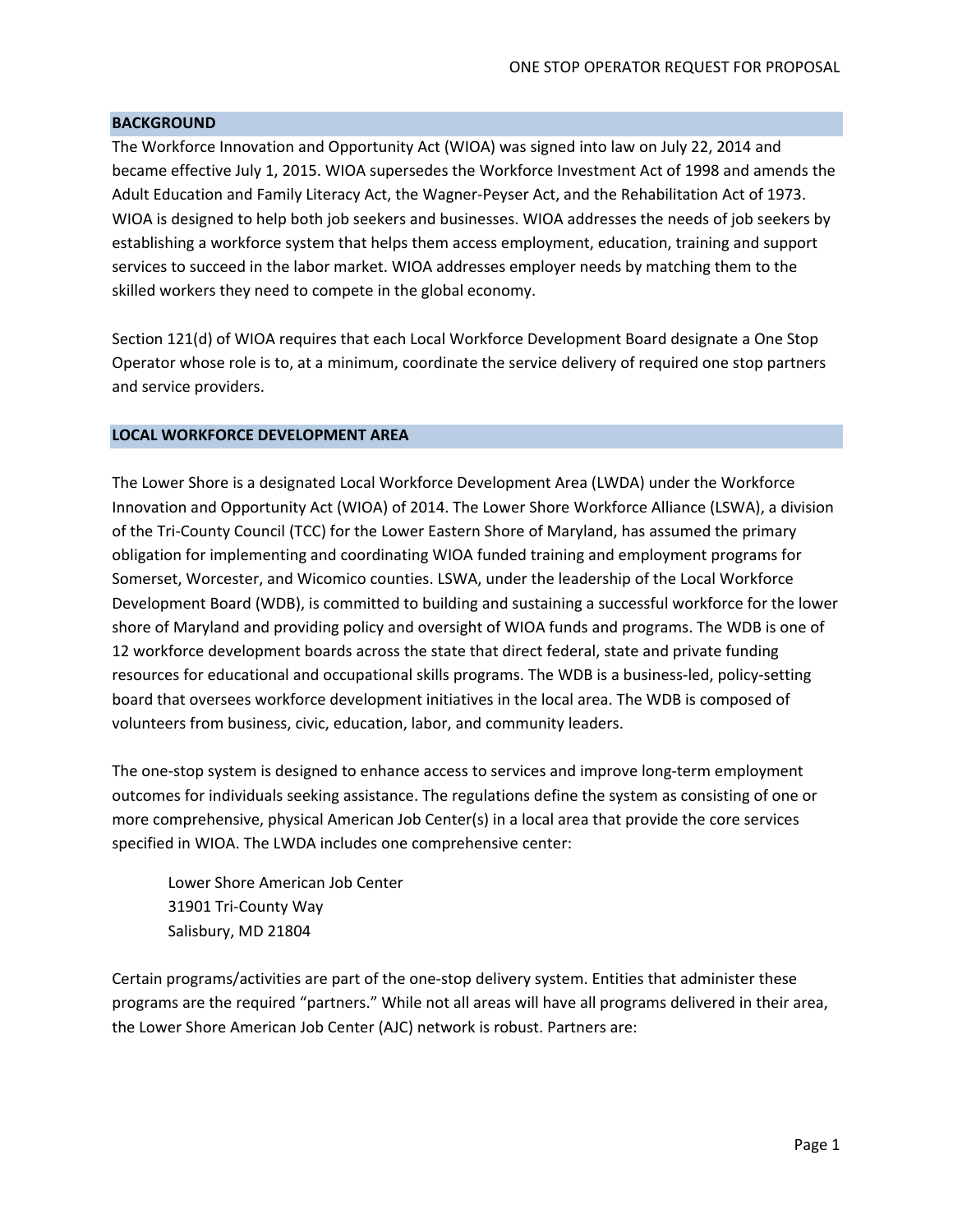| Service Provider                                               | WIOA Partner Program(s)                                                  | Office<br>Location |
|----------------------------------------------------------------|--------------------------------------------------------------------------|--------------------|
| Maryland Department of Labor                                   | Wagner-Peyser, Trade Act, Veterans<br>Employment                         | AJC                |
| Division of Rehabilitation Services                            | <b>Vocational Rehabilitation</b>                                         | <b>AJC</b>         |
| Lower Shore Workforce Alliance                                 | WIOA Title I Adult, Dislocated, and Youth                                | <b>AJC</b>         |
| <b>Telamon Corporation</b>                                     | National Farmworker Jobs Program                                         | AJC                |
| <b>Wicomico County Department of</b><br><b>Social Services</b> | <b>Temporary Cash Assistance</b>                                         | AJC                |
| Department of Labor                                            | Unemployment Insurance                                                   | off-site           |
| MAC, Inc.                                                      | Older Americans Act Title V                                              | off-site           |
| SHORE UP!, Inc.                                                | <b>Community Services Block Grant,</b><br><b>Employment and Training</b> | off-site           |
| Somerset County Department of<br><b>Social Services</b>        | <b>Temporary Cash Assistance</b>                                         | off-site           |
| Somerset County Public Schools                                 | <b>Adult Education</b>                                                   | off-site           |
| Worcester County Board of<br>Education                         | <b>Adult Education</b>                                                   | off-site           |
| Worcester County Department of<br><b>Social Services</b>       | <b>Temporary Cash Assistance</b>                                         | off-site           |
| <b>Wor-Wic Community College</b>                               | <b>Adult Education</b>                                                   | off-site           |

Local roles and responsibilities are outlined in several documents: the partner Memorandum of Understanding, the partner Resource Sharing Agreement, and the WIOA Local Plan. All three documents are under revision.

# **SOLICITATION**

In accordance with Section 121(d) WIOA, this Request for Proposal (RFP) is issued to solicit a qualified One Stop Operator (OSO).

# *Available Funds*

The maximum amount of funds available for the contract is \$60,000 per year.

# *Scope of Work*

The local board envisions the One Stop Operator as a convener of partners as well as a "mall manager" for the American Job Center and seeks an Operator who will provide the following services:

# 1) Compliance

a) Compliance with legal requirements – Assess compliance with legal requirements. Examples include 1) Americans with Disabilities Act, 2) 38USC4215: Veterans' Priority of Service, 3) Privacy Act of 1974, etc.: Protection of Personally Identifiable Information, 4) WIOA Section 188: Non‐ Discrimination, including access for those with Limited English Proficiency.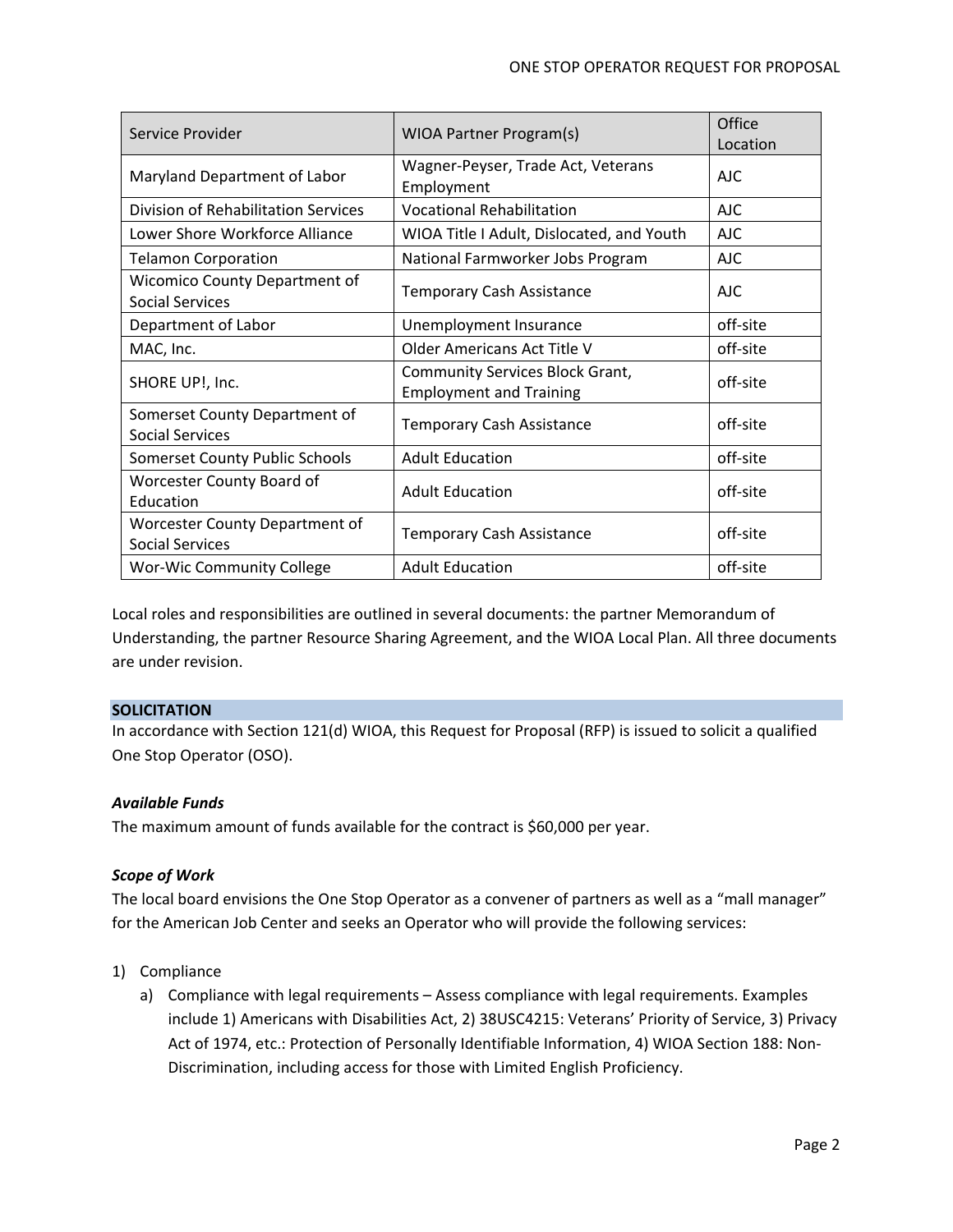- b) Compliance with the partner Memorandum of Understanding (MOU) and Resource Sharing Agreement (RSA) – Monitor partner compliance with MOU and RSA and report to the Workforce Development Board.
- 2) Performance
	- a) Continuous Improvement ‐ Participate in the evaluation of "Continuous Improvement" of the center as described in WIOA Section 121(g).
	- b) Customer Experience ‐ Evaluate and make recommendations related to center operations as pertains to access to services, customer service standard, consistency of service, etc.
	- c) Collect customer surveys ‐ Collect customer feedback surveys, evaluate the results and report to partners and board.
- 3) Service delivery
	- a) Front desk Oversee front desk staff who are employed by the Tri-County Council, including 1) scheduling and guaranteeing coverage during open hours, 2) ensuring appropriate training and communication take place, 3) making sure materials available in welcome center are up to date and stocked, 4) ensuring information for television screens is collected and updated.
	- b) Requests for AJC participation in community events Act as main point of contact for receiving requests and coordinating participation.
- 4) Partnership
	- a) Partners' Meetings ‐ Coordinate Quarterly Partners' Meetings, including identifying and scheduling guest speakers, creating the agenda, communicating effectively to maintain partner participation; lead the meetings with a goal toward consensus building; complete tasks assigned at meetings and/or follow up as necessary.
	- b) Business Services Meetings ‐ Coordinate Quarterly Business Services Meetings, including identifying and scheduling guest speakers, creating the agenda, communicating effectively to maintain partner participation; lead the meetings with a goal toward consensus building; complete tasks assigned at meetings and/or follow up as necessary.
	- c) Cross‐training ‐ Facilitate and ensure cross‐training of staff on a variety of topics as identified by partners at a minimum of two times per year, develop and distribute desk aid/asset map and update as necessary, maintain master staff contact lists.
	- d) Benchmarks of Success Lead partner coordination under Benchmarks of Success.
	- e) Miscellaneous Identify and share center best practices or research other topics as requested.
- 5) Communication
	- a) Website Update and maintain lowershoreajc.org.
	- b) Quarterly Newsletter ‐ Create Quarterly Newsletter for distribution to partners and public, including collection of relevant information, development of the newsletter, maintenance of the recipient list and distribution.
	- c) Routine requests ‐ Respond to routine questions and requests from public regarding the American Job Center, its' partners and services; when necessary, route requests to appropriate partner agency.
	- d) Facebook ‐ Actively maintain the Lower Shore American Job Center Facebook page, including collecting and posting relevant information from partners.
	- e) Route customer complaints to appropriate partner agency when necessary.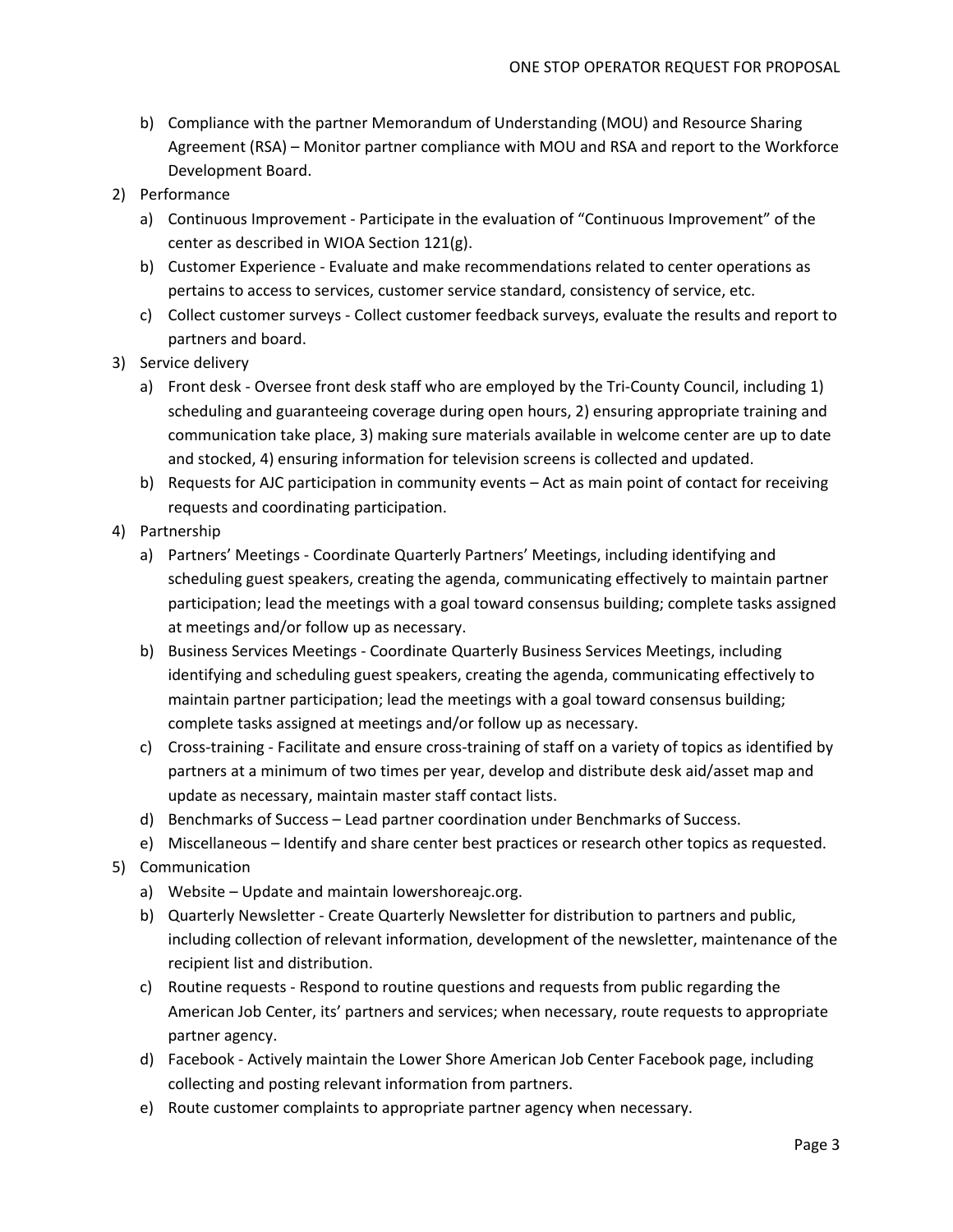- f) Point of contact ‐ Act as point of contact to facilitate communication amongst partner agencies, engage partner agencies in center operations.
- g) AJC events calendar ‐ Maintain AJC events calendar with relevant internal and external events.
- 6) Reporting
	- a) Provide reports to the Workforce Development Board ‐ Report to the Workforce Development Board at its' quarterly meetings; the WDB will establish reporting guidelines.
	- b) Provide reports to partners related to any of the duties listed.

# *Roles and Responsibilities*

Responsibilities of the selected contractor:

- Provide a primary staff person to act as Operator, including an established procedure should the primary staff person not be available
- Perform the duties in the manner described in the accepted proposal
- Invoice LSWA on agreed-upon intervals
- Provide summary of tasks completed, written procedures, appropriate log-in information, and other transferrable knowledge at the end of the contract period

Responsibilities of LSWA:

- Act as a resource in providing information needed to perform the Operator's duties
- Facilitate introductions to American Job Center Partners
- Pay invoices in a timely manner
- Provide an office location for the use of the Operator while on-site
- Oversee and evaluate the performance of the Operator

# *Competitive Bid*

Competitive elements to be considered are:

- 1. Experience performing like services;
- 2. Knowledge of workforce system;
- 3. Reasonableness of cost;
- 4. Financial solvency and ability to demonstrate adequate financial resources;
- 5. Organizational and management capacity.

# *Eligible Bidders*

To be eligible to receive funds to operate a one stop center, the entity must be a) a public, private, or nonprofit entity or b) a consortium of public, private, or nonprofit entities that includes three or more of the workforce partners. Eligible entities include:

- An institution of higher education;
- An employment service State agency established under the Wagner-Peyser Act on behalf of the local office of the agency;
- A community-based organization, nonprofit organization, or intermediary;
- A private for-profit entity;
- A government agency;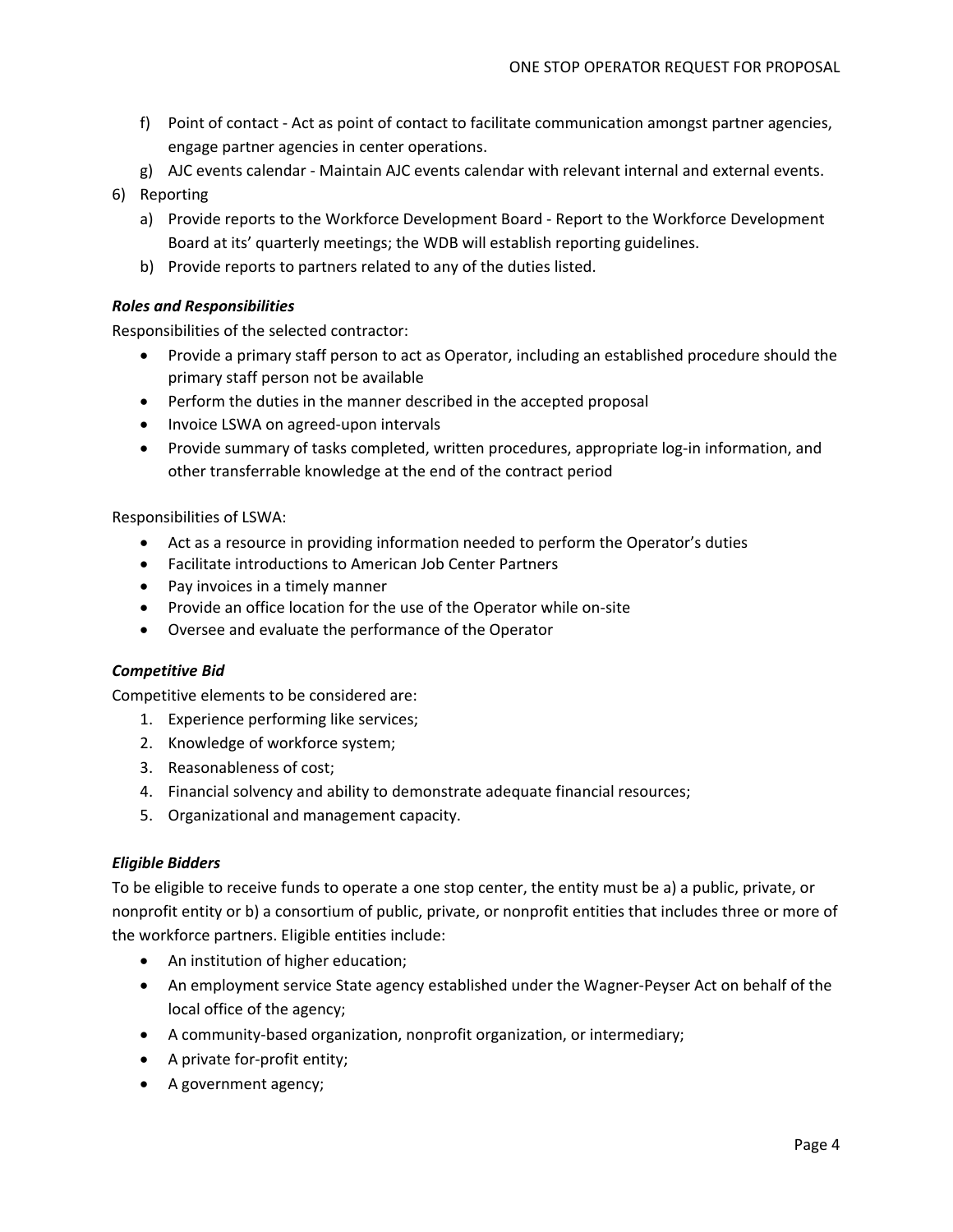- Another interested organization or entity, which may include a local chamber of commerce or other business organization, or a labor organization;
- A nontraditional public secondary school such as a night school, adult school, or an area career and technical education school; otherwise elementary and secondary schools are not eligible.

Incumbents may apply and are subject to all requirements listed in this RFP.

# *Financial*

Organizations must be in good financial standing and may not be suspended or debarred.

# *Staffing*

Employees, agents or sub‐contractors engaged by the contractor to provide any or all of the tasks listed in this RFP must have an appropriate work history that lends itself to success. LSWA reserves the right to require the selected bidder to remove an employee, agent or sub‐contractor from the contract.

#### **PROPOSAL EVALUATION**

#### *Proposal Review*

All proposals will be reviewed and rated by the WDB's Steering Committee. The WDB reserves the right to accept other than lowest cost proposals and to reject any or all proposals or parts thereof.

Service providers not selected for contract negotiations shall be notified in writing no later than two weeks after award date.

#### *Proposal Requirements and Evaluation*

Each section of the proposal has been assigned a point value that represents the maximum score that can be achieved for the section. The maximum point value for all sections is 205 points. Proposals will be evaluated, assessed and rated based on the required project narrative. *All parts of your narrative should be described in sufficient detail to allow reviewers to make an adequate evaluation.* The following sections are required:

#### **Corporate (25 Available Points)**

- Describe your organization or consortium. Why is your organization or consortium in the best position to deliver the requested services? How do your goals align with those of the WIOA workforce system? (10 points)
- Provide examples of relevant experience providing similar services. Describe past experience, if any, with the one stop service delivery model under WIOA (or similar programs). Reference letters are required. Letters directly related to your WIOA experience are preferred; otherwise reference letters related to similar experience will suffice. (15 points)

#### **Financial (45 Available Points)**

 Provide a description of the financial management capabilities of your organization. How will contracted funds be kept separate from other funds? How will financial information be made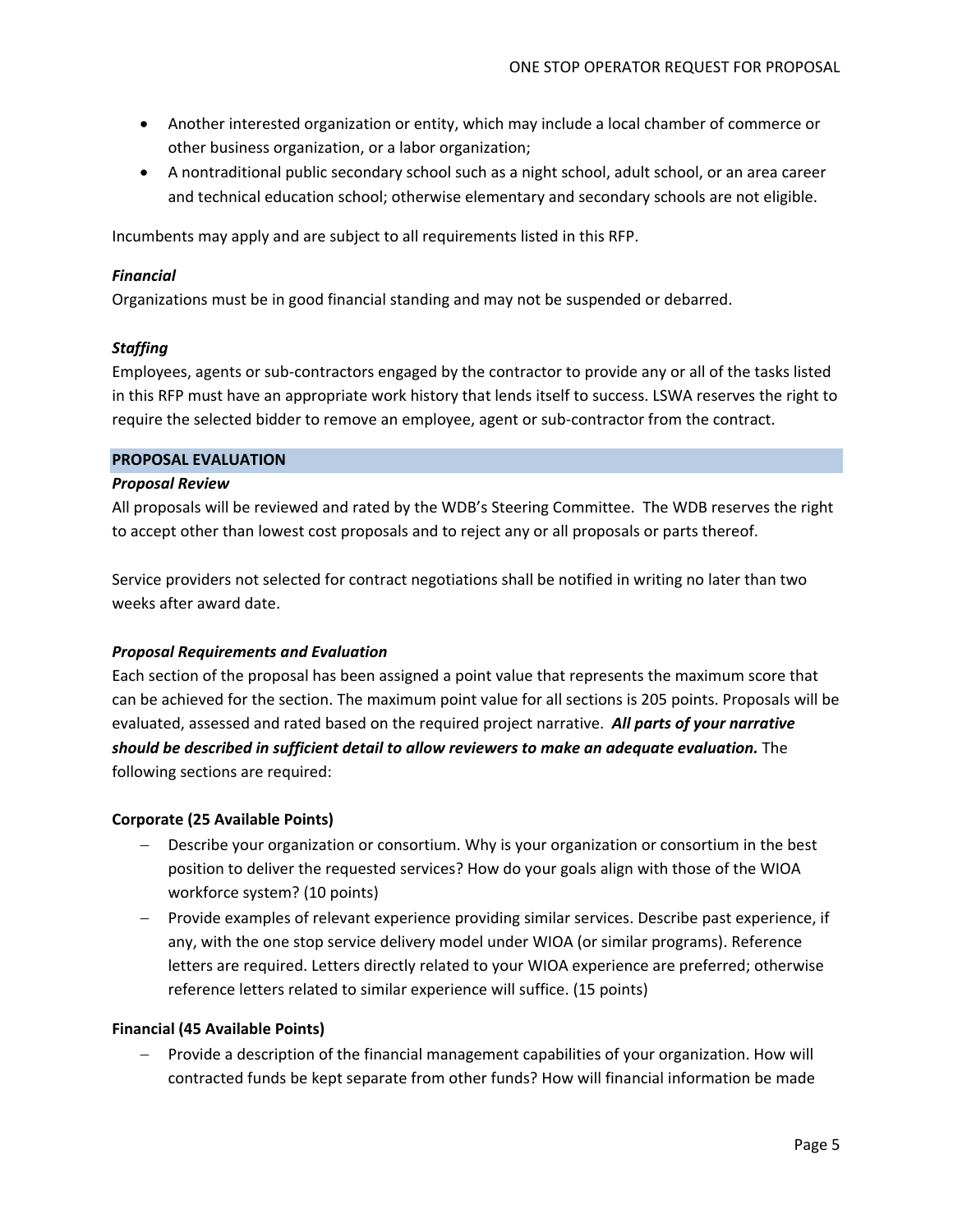available for monitoring and auditing purposes? Identify the staff who will be involved in the financial management of the project. (10 points)

- Explain your organization's financial solvency, including a description of your financial resources. (10 points)
- Provide a project budget (attachment provided), clearly outlining the funds needed and their purpose in performing the requested services. In‐kind contributions, if any, should be recorded on the budget form. All budget line items should be necessary, allowable, and reasonable. (15 points)
- $-$  Include a description of how your cost is both competitive and reasonable. (10 points)

# **Technical Proposal (110 Available Points)**

- Describe how you will deliver each of the twenty‐one items described in the Scope of Work. (100 points)
- Describe your location. How many hours per week will you be on‐site? How will you effectively deliver services when not on‐site? (10 points)

# **Staff and Management (25 Available Points)**

- Describe your ability to immediately begin providing the services beginning November 1, 2019. (5 points)
- Submit an organizational chart showing lines of responsibility and authority. (10 points)
- Provide resumes for key staff people. If staff will need to be hired or contracted, include a timeline for onboarding. (5 points)
- Include a job description and number of hours per week estimated for all staff positions. (5) points)

#### **ROPOSAL SUBMISSION**

# *Timeline*

| One Stop Operator RFP Timeline |                                         |  |  |
|--------------------------------|-----------------------------------------|--|--|
| September 9, 2019              | Release of RFP                          |  |  |
| September 20, 2019             | Deadline to submit questions via email  |  |  |
| September 25, 2019             | Responses to submitted questions posted |  |  |
| October 11, 2019               | Proposal deadline 12 pm                 |  |  |
| <b>November 1, 2019</b>        | Contract year begins                    |  |  |

# *Questions*

To ensure a fair competitive process, all questions related to this RFP must be submitted electronically to procurement@tcclesmd.org. Written questions will be accepted through 4:00 pm on September 20, 2019. Written responses to questions will be posted on the website lowershore.org no later than 4:00 pm September 25, 2019. It is the respondent's responsibility to check the website on a regular basis for updates.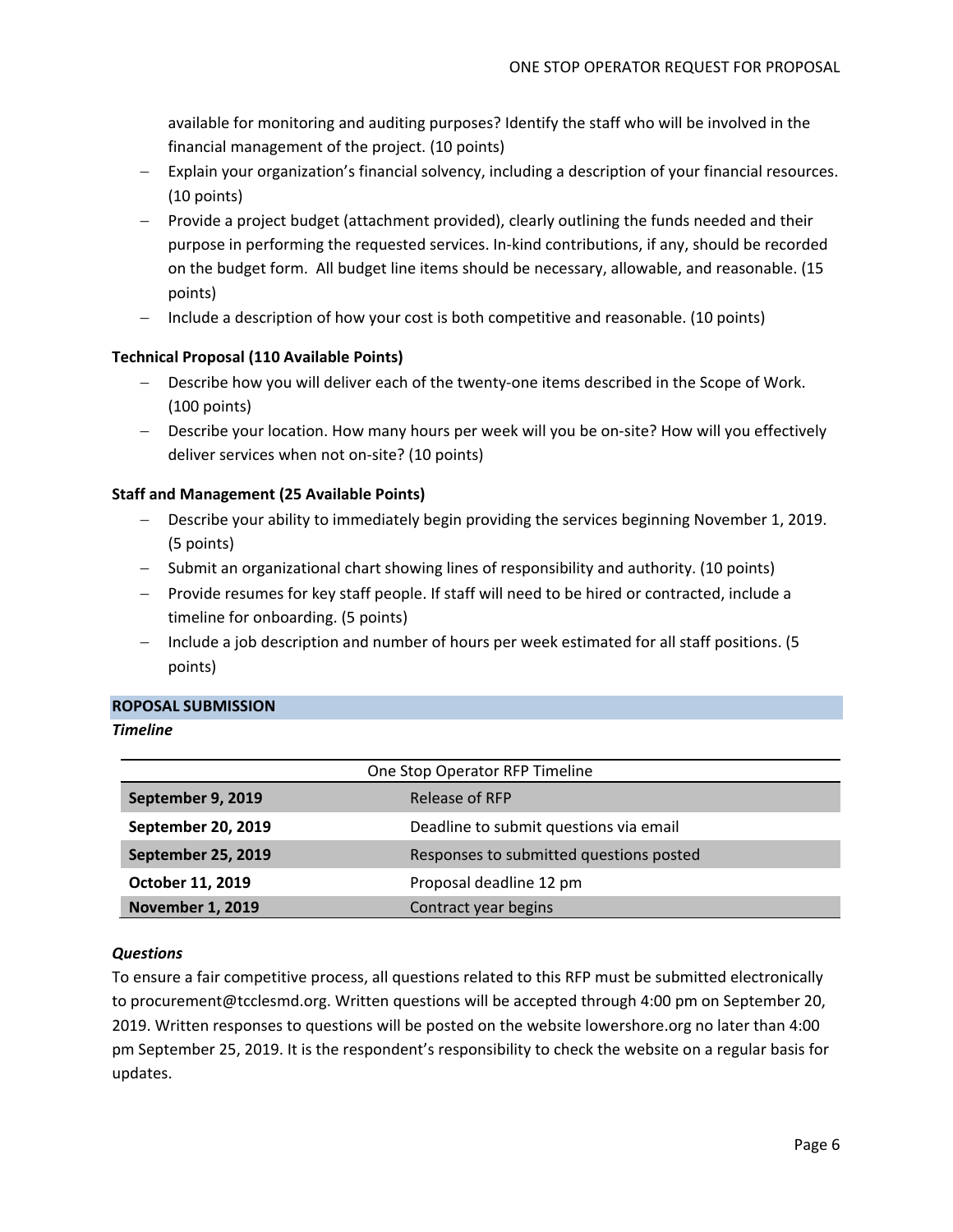**Interested bidders are strictly prohibited from contacting members of the Lower Shore Workforce Development Board, members of the Board's Steering Committee, and the staff of Lower Shore Workforce Alliance regarding this RFP.**

#### *Format*

Responding organizations should ensure that proposals are prepared in compliance with the following requirements:

A response is required for each section of the proposal unless otherwise noted. Please follow the proposal guidelines using the headings noted for each section.

Proposals should be prepared in a professional manner, providing a complete and detailed description as requested in this RFP. Emphasis should be placed on clarity of content and completeness.

Proposals should be prepared in Microsoft Word, 12‐point font and double‐spaced one side only, not bound, and with pages numbered.

All attachments identified in the RFP must be included. Required sections include:

- o Proposal Coversheet (Attachment A)
- o Project Narrative: narrative addressing each item listed in the "proposal requirements" sub‐ section as well as items requested there
- o Budget Summary (Attachment B)
- o Conflict of Interest Disclosure (Attachment C)
- o Copy of agency's most recently completed independent audit; if no audit, provide an organizational budget
- o Three letters of reference directly related to WIOA or to projects that are similar to the one listed in this RFP

**Proposals that do not provide adequate responses to all sections of the RFP may be disqualified from the review and selection process.**

The proposal must be signed by the agency official authorized to submit the proposal and enter into contract negotiations for the organization. Electronic or scanned signatures are acceptable.

Submit electronically to procurement@tcclesmd.org with the subject line "One Stop Operator Proposal."

#### *Deadline*

In order to be considered for the contract beginning on November 1, 2019, **proposals MUST be received by October 11, 2019 no later than 12 pm at the email address provided**. Proposals received after this deadline will not be considered.

#### **CONFLICT OF INTEREST**

All respondents must complete the attached *Conflict of Interest Affidavit and Disclosure*.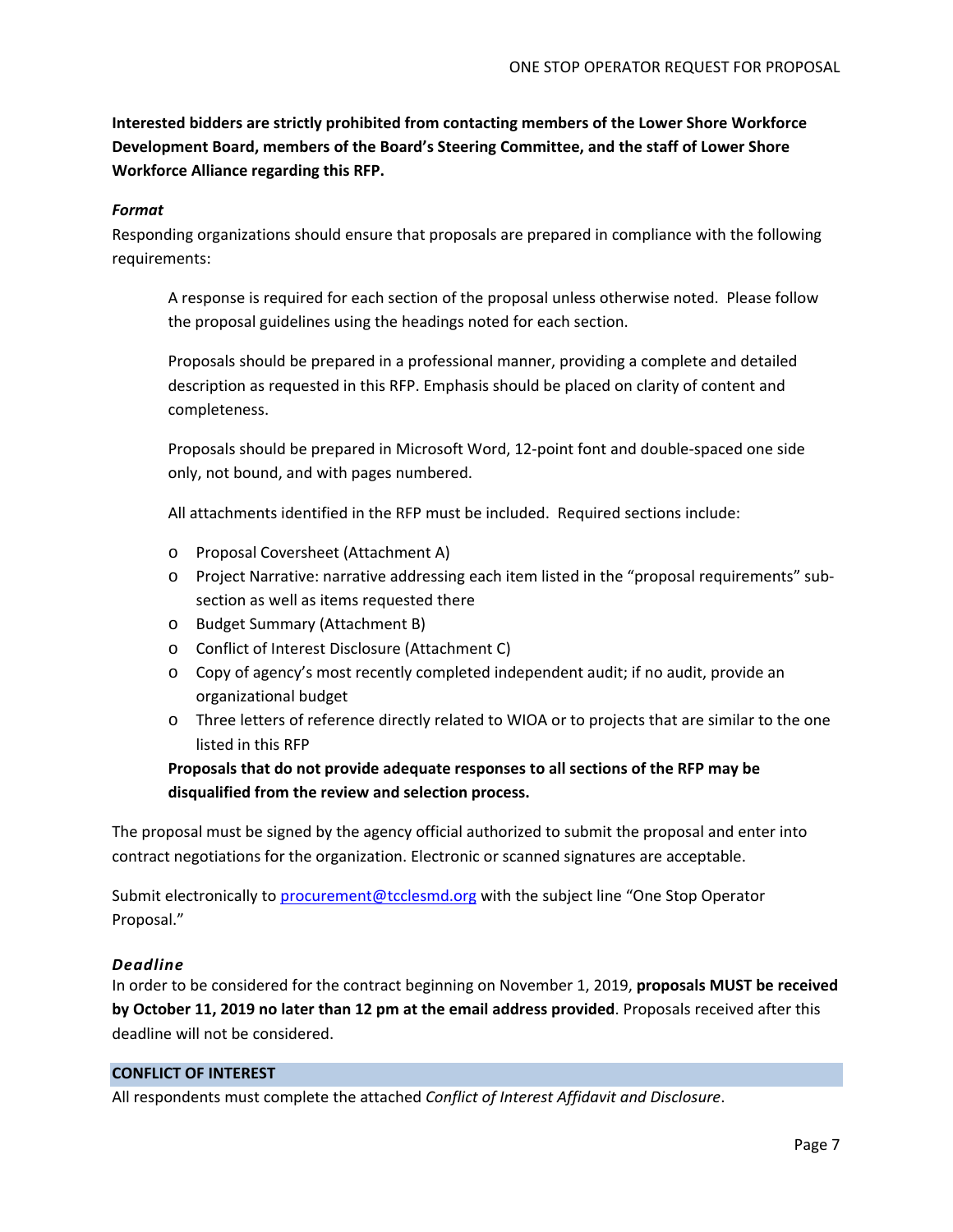#### **TERM**

It is the intent of the WDB to award a single contract for the identified services. The expected contract term under this solicitation will be from November 1, 2019 through October 31, 2021, provided that measurable outcomes are successfully achieved and that sufficient funds for the contract term remain available.

The WDB will have the option to renew the contract for two additional one‐year periods as follows:

- Optional Renewal One November 1, 2021 to October 31, 2022
- Optional Renewal Two November 1, 2022 to October 31, 2023

Note: the option to renew is not guaranteed.

#### **AVAILABILITY OF FUNDS**

Funding for contracts awarded as a result of this process shall be contingent upon continued federal authorization for program activities and is subject to amendment or termination due to lack of funds or authorization. Proposals submitted under this RFP may be considered for funding for the period beginning November 1, 2019 based on funding availability, program performance, and the agency's needs.

#### **DISPUTE RESOLUTION**

Any bidder dissatisfied with the determination of this RFP may appeal in writing within ten days of notification of non‐award. The Chair of the WDB will adjudicate any disputes relating to the award of this contract. The Chair will determine if the proposals were evaluated in accordance with the Proposal Requirements and Evaluation criteria. Based on that investigation the WDB Chair will make a final decision on the merits of the dispute. The decision of the WDB Chair is final.

#### **HELPFUL LINKS**

| Workforce Innovation and Opportunity Act        | https://www.govinfo.gov/content/pkg/PLAW-   |  |
|-------------------------------------------------|---------------------------------------------|--|
|                                                 | 113publ128/pdf/PLAW-113publ128.pdf          |  |
| <b>WIOA Final Rules</b>                         | https://www.doleta.gov/wioa/final-rules.cfm |  |
| <b>Training and Employment Guidance Letters</b> | https://wdr.doleta.gov/directives/          |  |
| Facebook Page                                   | https://www.facebook.com/LowerShoreAJC/     |  |
| Lower Shore American Job Center                 | https://www.lowershoreajc.org/              |  |
| Lower Shore Workforce Alliance                  | http://lswa.org/                            |  |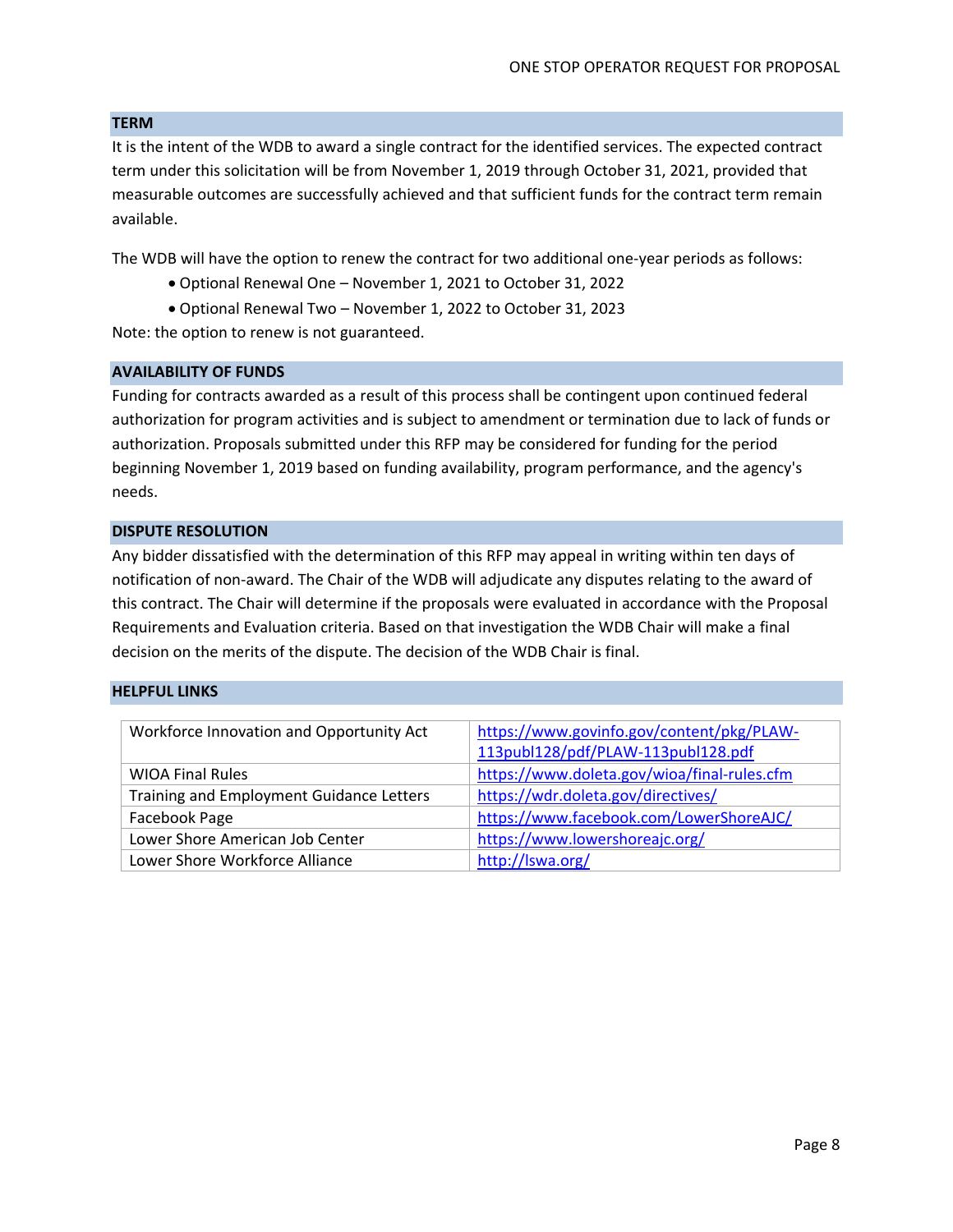# **ATTACHMENT A: ONE STOP OPERATOR PROPOSAL COVER SHEET**

| <b>ORGANIZATION INFORMATION</b> |                                                                                                                                                           |                                       |           |                                                                                                                        |
|---------------------------------|-----------------------------------------------------------------------------------------------------------------------------------------------------------|---------------------------------------|-----------|------------------------------------------------------------------------------------------------------------------------|
| <b>Organization Name:</b>       | <u> 1989 - Johann Stoff, fransk politik (d. 1989)</u>                                                                                                     |                                       |           |                                                                                                                        |
| Address:                        |                                                                                                                                                           |                                       |           |                                                                                                                        |
| Contact Person:                 |                                                                                                                                                           | Title:                                |           | <u> 1989 - Johann Stoff, deutscher Stoffen und der Stoffen und der Stoffen und der Stoffen und der Stoffen und der</u> |
| Phone:                          | <u> 1980 - Johann Barn, fransk politik formuler (d. 1980)</u>                                                                                             | Email:                                |           | <u> 1980 - Johann Barn, mars ann an t-Amhain Aonaich an t-Aonaich an t-Aonaich an t-Aonaich an t-Aonaich an t-Aon</u>  |
|                                 |                                                                                                                                                           |                                       |           |                                                                                                                        |
|                                 | Organization type: [ ] Non-Profit                                                                                                                         | [ ] Government [ ] Private For Profit |           |                                                                                                                        |
|                                 | Number of Applicants: [ ] Individual entity [ ] Consortium of ____ entities                                                                               |                                       |           |                                                                                                                        |
|                                 | Total funding amount requested: \\end{\bmat{\bmat{\bmat{\bmat{\bmat}}}}\$                                                                                 | Per year                              |           |                                                                                                                        |
| Licensing Agency:               | Is your organization licensed to conduct business in the State of Maryland? [ ] Yes<br><u> 1989 - Johann Barbara, martxa amerikan personal (h. 1989).</u> |                                       |           | $\lceil$   No                                                                                                          |
|                                 | Type of License: <u>Communications</u> License Number:                                                                                                    |                                       |           |                                                                                                                        |
|                                 | Is your organization suspended or debarred (see 29 CFR Part 98.510)?                                                                                      |                                       | $[$ ] Yes | $[$ $]$ No                                                                                                             |
|                                 |                                                                                                                                                           |                                       |           |                                                                                                                        |

I hereby certify that to the best of my knowledge all information contained in this proposal is accurate and complete, that this is a valid proposal and that I am legally authorized to sign and to represent this **organization.**

Authorized Signature Date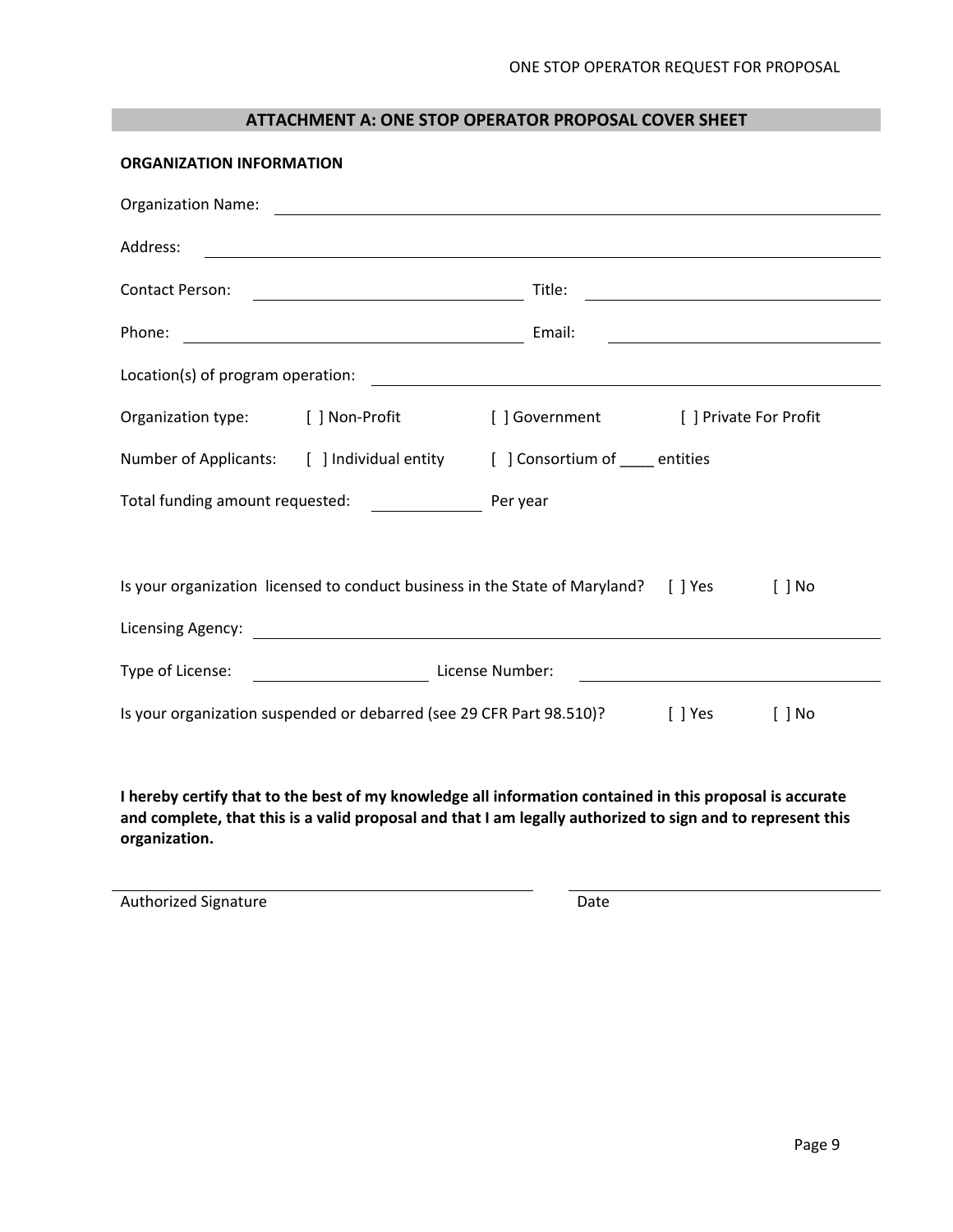ń

| <b>ATTACHMENT B: ONE STOP OPERATOR BUDGET SUMMARY</b><br>ONE YEAR BUDGET NOT TO EXCEED \$60,000 |                        |                                        |                      |  |  |
|-------------------------------------------------------------------------------------------------|------------------------|----------------------------------------|----------------------|--|--|
| <b>COST CATEGORY*</b>                                                                           | <b>REQUESTED FUNDS</b> | <b>IN-KIND</b><br><b>CONTRIBUTIONS</b> | <b>PROJECT TOTAL</b> |  |  |
| <b>Staff salaries</b>                                                                           |                        |                                        |                      |  |  |
| <b>Staff fringes</b>                                                                            |                        |                                        |                      |  |  |
| Staff travel                                                                                    |                        |                                        |                      |  |  |
| Equipment                                                                                       |                        |                                        |                      |  |  |
| Supplies                                                                                        |                        |                                        |                      |  |  |
| Other:                                                                                          |                        |                                        |                      |  |  |
| Rent<br>$\blacksquare$                                                                          |                        |                                        |                      |  |  |
| Postage<br>$\overline{\phantom{0}}$                                                             |                        |                                        |                      |  |  |
| Utilities<br>-                                                                                  |                        |                                        |                      |  |  |
|                                                                                                 |                        |                                        |                      |  |  |
|                                                                                                 |                        |                                        |                      |  |  |
|                                                                                                 |                        |                                        |                      |  |  |
|                                                                                                 |                        |                                        |                      |  |  |
| <b>TOTAL</b>                                                                                    |                        |                                        |                      |  |  |

*\*INSERT OTHER COST CATEGORIES AS NECESSARY*

г